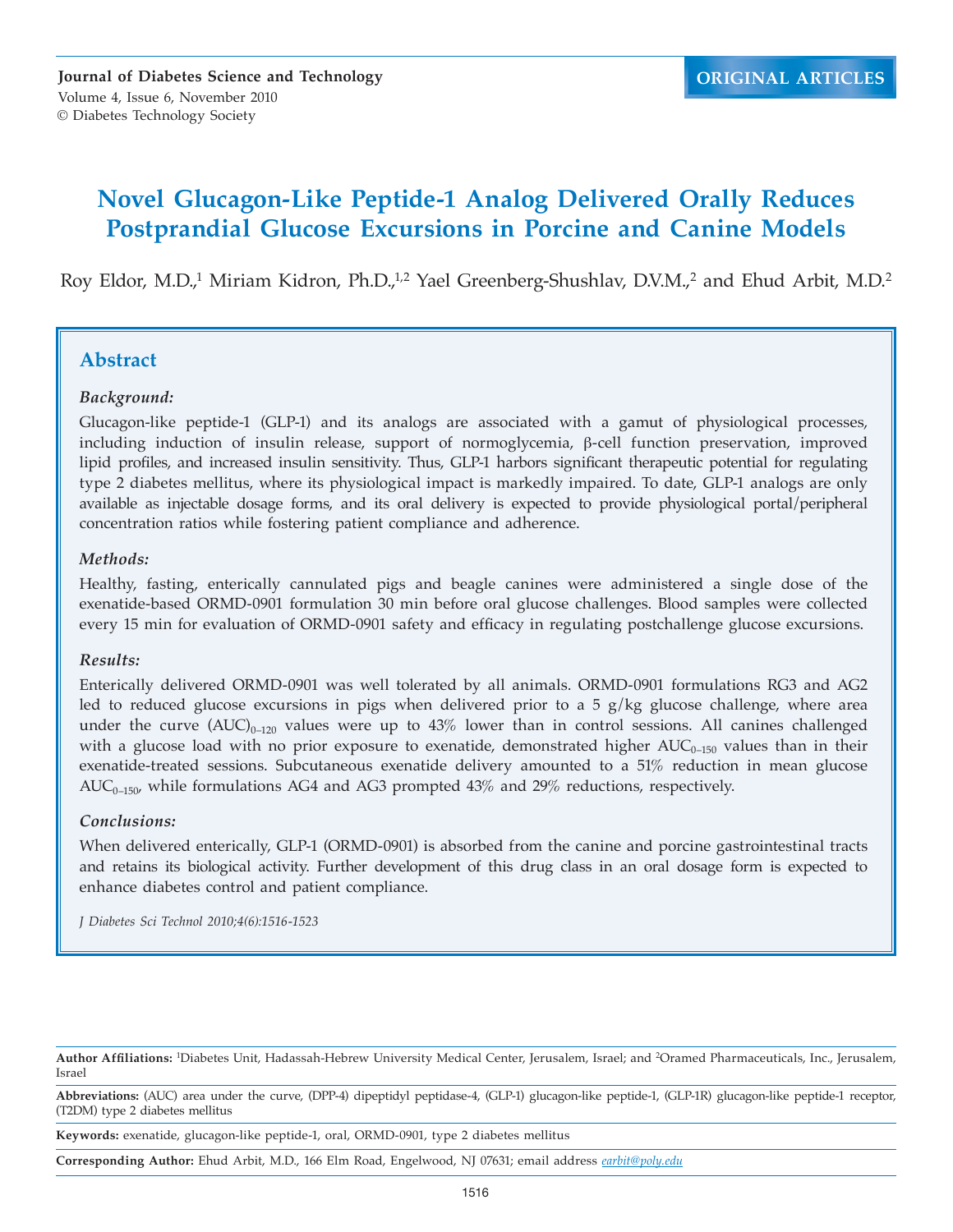## **Introduction**

Iucagon-like peptide-1 (GLP-1) is a 30-amino-acid gut-derived peptide secreted by the intestinal L cells within minutes of food ingestion. Its release is controlled by a combination of neural and endocrine stimuli and by direct nutrient contact with L cells.<sup>1</sup> Glucagon-like peptide-1 and its analogs induce pleiotropic physiological effects manifested via stimulation of insulin secretion, glucagon secretion inhibition, reduced appetite and delayed gastric emptying. $2,3$  In addition, these peptides have been shown to support prolonged normoglycemia, preserve β-cell function, reduce oxidative stress, improve cardiac function, lower blood pressure, improve lipid profiles, reverse fatty liver, and increase insulin sensitivity.<sup>3</sup> In this manner, GLP-1 harbors significant therapeutic potential in the management of type 2 diabetes mellitus (T2DM). The effect of GLP-1 on β-cell responsiveness measured upon glucose-induced insulin secretion in T2DM patients and in healthy volunteers has been shown to occur in a dose-dependent manner.<sup>4</sup> Furthermore, accruing clinical evidence correlates its plasma concentrations to sustained reductions in hemoglobin A1c and weight loss. Thus, as a novel class of drugs for T2DM, GLP-1-based therapies are attracting increasing attention because of their unique and beneficial mechanisms of action.

However, clinical use of the native form of GLP-1 is limited due to its rapid enzymatic inactivation by the ubiquitous dipeptidyl peptidase-4 (DPP-4) enzymes, resulting in a 2–3 min circulating half-life. To overcome this obstacle, both natural and synthetic, long-acting degradation-resistant peptides, GLP-1 mimetic agents, as well as DPP-4 enzyme inhibitors have been designed and introduced to the clinic. The first GLP-1 mimetic to be approved for clinical use in the United States was the naturally occurring lizard salivary gland exendin-4 peptide (exenatide/Byetta, Amylin Pharmaceuticals), a potent GLP-1 receptor (GLP-1R) agonist with a half-life of 2.4 h. A once-weekly, long-acting exenatide release formulation is currently in advanced clinical trials for T2DM management. Subcutaneous delivery of Liraglutide, a synthetic fatty acylated GLP-1 analog bearing 97% homology to human GLP-1 and a more sustained duration of action  $(t_{1/2}$  ~13 h), has been recently approved in Europe and the United States for the treatment of T2DM in adults. Oral Sitagliptin (Januvia, Merck and Co., Inc.) and Saxagliptin (Onglyza<sup>TM</sup>, AstraZeneca and Bristol-Myers Squibb) represent selective DPP-4-inhibiting agents and have received Food and Drug Administration clearance for the treatment of T2DM.

As T2DM and obesity commonly coexist along with a correlative reduction in insulin sensitivity, drug influence on body weight is an especially important consideration when treating such patients. While DPP-4 inhibitors have been proven potent and are available as oral agents, GLP-1R agonists have been observed to be more effective in their glucose-lowering and anorectic effects. However, to date, GLP-1 analogs are only available in injectable dosage forms. Oral dosage forms of GLP-1 mimetics, in the form of a tablet or capsule, are likely to foster compliance and adherence among patients when compared to parenteral delivery. Such dosage forms would also provide a simpler means of introducing treatment regimens at earlier stages of diabetes and, in turn, improve treatment outcome. Moreover, oral delivery of GLP-1 analogs would preserve portal/peripheral ratios naturally experienced upon its secretion, thereby more closely mimicking its physiological situation. In this study, we sought to examine the efficacy of ORMD-0901, a novel oral exenatide-based formulation designed along the principles of Oramed's drug delivery system. The study assessed the pharmacodynamic effect of the active ingredient in reducing glucose excursions after a glucose challenge in two animal models. The efficacy of the administered exenatide demonstrated in this study establishes the protective nature of the orally delivered formulation and sets the stage for its further development for the treatment of T2DM.

## **Methods**

The study protocol was approved by the Institutional Animal Care and Use Committee of the Hebrew University and Hadassah Hospital.

### *Drug*

A number of ORMD-0901 formulations were prepared with varying ratios of exenatide [porcine model: Assia Chemical Industries, Ltd., Beer Sheva, Israel; canine model: GL Biochem (Shanghai), Ltd., Shanghai, China] and adjuvants (**Table 1**). Each formulation was tested on independent test days, with a minimum two-day "washout" period between each.

### *Study Design*

### *Porcine Model*

A single ORMD-0901 dose, containing 50–150 µg exenatide, was administered to healthy, fasting female commercial pigs (29.9 ± 6.3 kg) via an indwelling jejunal cannula.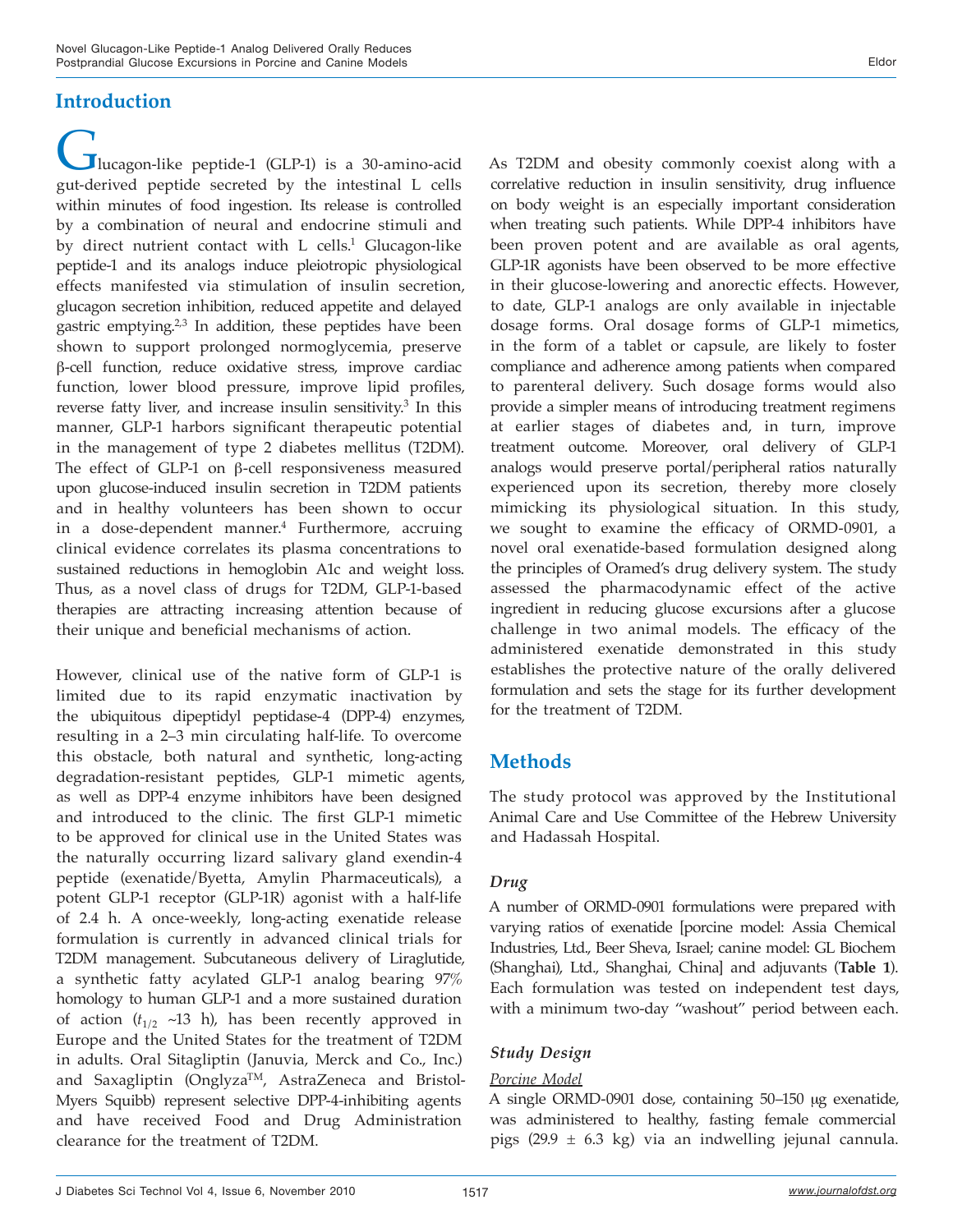Animals were then challenged with a 3 g/kg (*n =* 6) or 5 g/kg (*n =* 3) oral glucose load delivered *per os* 30 min after ORMD-0901 dosing. Control treatment sessions were performed on the same pigs challenged with an oral glucose load without any prior delivery of ORMD-0901.

#### *Canine Model*

A single ORMD-0901 dose, containing 75–100 µg exenatide, was administered to healthy, fasting beagle canines  $(11.5 \pm 1.5 \text{ kg})$  via an indwelling jejunal cannula. Animals (*n =* 4) were then challenged with an oral glucose load of an 80 ml 50% dextrose solution + 100 g Mugatu dog food (7% protein, 6% fat, 1.2% fiber, 80% moisture) delivered 30 min after ORMD-0901 dosing. Control sessions included glucose challenge in the absence of exenatide or, alternatively, subcutaneous injection of 2.5 µg exenatide (GL Biochem (Shanghai) Ltd.), prepared as per the manufacturer's instructions and administered to the dogs' shoulder 30 min before glucose challenge.

#### *All Models*

For both models, blood samples were collected every 15 min for up to 2.5 h after dosing to allow for pharmacodynamics analyses. Glucose concentration measurements were assessed by glucometer (FreeStyle Lite, Abbott Laboratories, Abbott Park, IL). Tolerance and adverse effects were also monitored.

In this proof of concept study in animal models, we did not measure hormonal changes or GLP-1 levels. It has been, however, demonstrated by Beglinger and colleagues<sup>5</sup> that GLP-1 can be absorbed when given orally, induces a potent effect on insulin release, and suppresses ghrelin levels.

### *Data Analysis*

Parameters measured included safety and monitoring of glucose behavior, including *C*max and *T*max and area under the curve (AUC) of the 0–120 min or 0–150 min postdosing period for the porcine and canine models, were plotted as a function of time. Comparisons were made between formulations and control sessions, where animals were challenged with a glucose load without any prior treatment with ORMD-0901. Glucose AUCs were calculated using the trapezoidal rule. Paired *t* tests were used to compare the significance of changes in glucose levels seen in control versus ORMD-0901 treatment session. Due to small sample sizes, *p*-value directionality was employed to determine rejectability of the null hypothesis and to indicate any treatmentrelated trends.

### **Results**

Enterically delivered ORMD-0901 was well tolerated by all animals, and no adverse reactions were noted throughout the study.

### *Porcine Response to ORMD-0901*

Exenatide delivered in conjunction with Oramed's proprietary oral delivery formulations significantly reduced glucose excursions in pigs receiving formulations RG3 (75 µg exenatide) or AG2 (50 µg exenatide) prior to a 5 g/kg glucose challenge (**Figure 1**; *p =* 0.004 and .041, respectively). Mean AUC values of pigs pretreated with ORMD-0901 were up to 43% lower than control sessions, where animals were treated with glucose alone (**Table 2**, **Figure 1**). Individual animal responses demonstrated up to 100% lower glucose  $C_{\text{max}}$  values, relative to baseline, after 5 g/kg glucose loads, when pretreated with the various GLP-1 analog formulations (**Table 2**). Animals pretreated with ORMD-0901 formulations AG4 and AG6 prior to a 3 g/kg glucose challenge exhibited a 20–82% drop in *C*max values, relative to baseline, when compared to nontreated animals (data not shown). However, overall AUC calculations of AG4 and AG6 sessions did not show any significant decrease in ORMD-0901-dosed pigs when compared to their respective control sessions.

| Table 1.<br><b>Composition of Oral GLP-1 Analog Formulations</b> |              |               |                     |                    |                    |  |  |  |  |  |  |
|------------------------------------------------------------------|--------------|---------------|---------------------|--------------------|--------------------|--|--|--|--|--|--|
| Formulation                                                      | Carrier (mg) | Adjuvant (mg) | Exenatide $(\mu g)$ | Dosage volume (ml) | Animal model       |  |  |  |  |  |  |
| AG <sub>2</sub>                                                  | 150          | 125           | 50                  | 0.8                | porcine            |  |  |  |  |  |  |
| AG <sub>3</sub>                                                  | 150          | 125           | 75                  | 0.8                | canine             |  |  |  |  |  |  |
| AG4                                                              | 150          | 125           | 100                 | 0.8                | canine and porcine |  |  |  |  |  |  |
| AG6                                                              | 150          | 125           | 150                 | 0.8                | porcine            |  |  |  |  |  |  |
| EG <sub>3</sub>                                                  | 150          | 75            | 75                  | 0.8                | porcine            |  |  |  |  |  |  |
| RG <sub>3</sub>                                                  | 100          | 75            | 75                  | 0.8                | porcine            |  |  |  |  |  |  |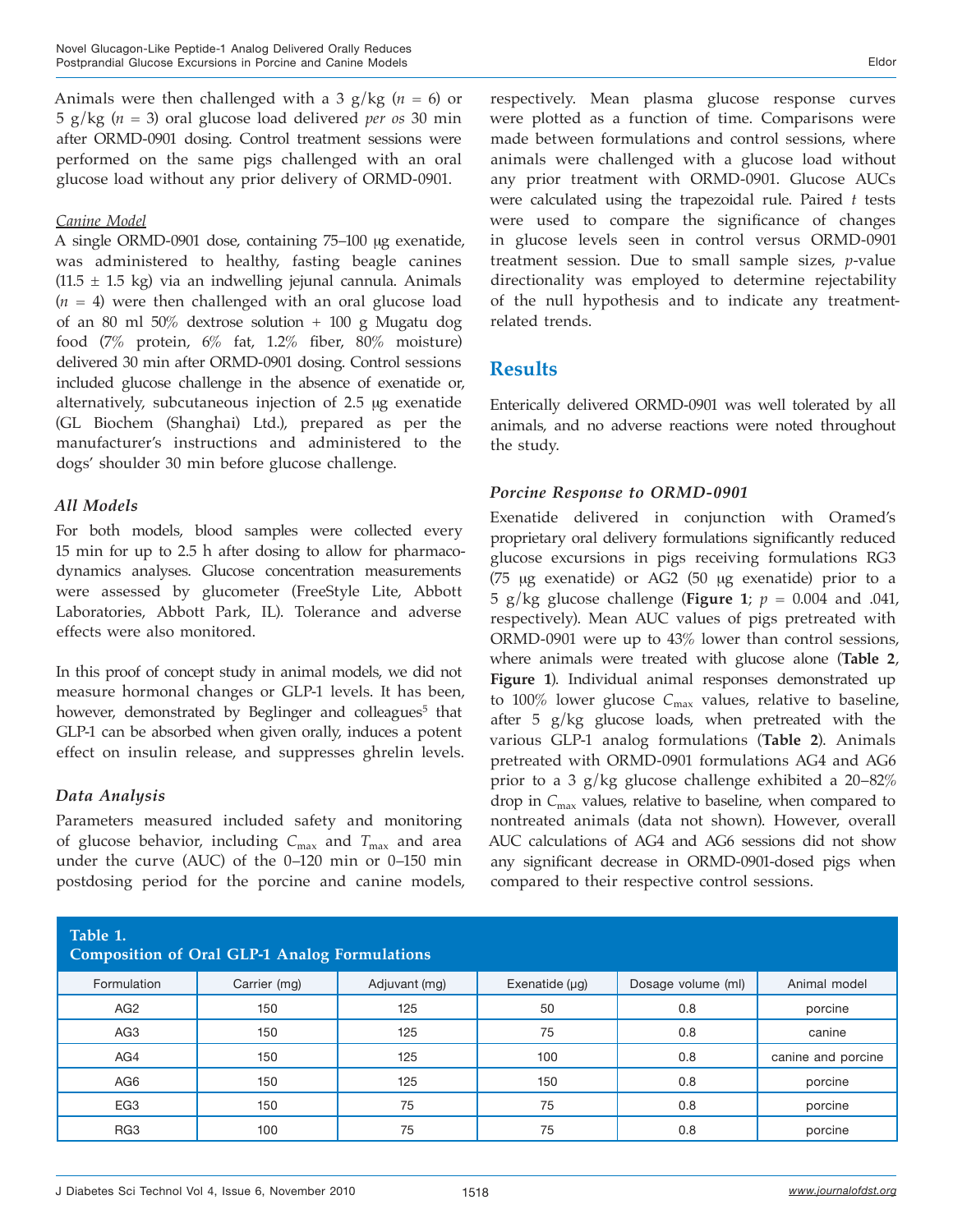#### *Canine Response to ORMD-0901*

In efforts to assess ORMD-0901 efficacy in an additional animal model, beagle canines were treated with varying formulations of the exenatide-based drug. Of the 20 ORMD-0901 treatment sessions, 18 exhibited lower glucose *C*max values in comparison to their counterpart



**Figure 1.** Pharmacodynamic evaluation of ORMD-0901 formulations in glucose-challenged pigs: mean  $\text{AUC}_{0-120}$  of glucose responses of healthy, cannulated pigs to ORMD-0901. Pigs were treated with various formulations of ORMD-0901 containing 50 µg (formulation AG2,  $n = 4$ ) or 75 µg (formulations RG3 and EG3,  $n = 6$  and  $n = 3$ , respectively) exenatide 30 min prior to a glucose challenge of 5  $g/kg$ . Blood was drawn every 15 min from start of experiment, and blood glucose levels were determined using a glucometer. The single asterisk represents  $p = .041$ , and the double asterisk represents  $p = .004$ .

nontreated glucose test days (**Figure 2**). Although AG3-dosed dog R demonstrated *C*max values above those recorded for its glucose-only sessions (**Figure 2**), mean  $AUC_{0-150}$  calculations were still 18% lower under ORMD-0901 influence. ORMD-0901 formulation AG4 (100  $\mu$ g exenatide) led to a mean 19  $\pm$  8.2% reduction in glucose *C*max values, relative to baseline, which peaked within 30 min of glucose intake. As reference, subcutaneous injection of 2.5 µg exenatide led to a mean attenuation of  $C_{\text{max}}$  values by 32  $\pm$  5.3 % when compared to exenatide-free glucose challenges. All four canines challenged with a glucose load with no prior exposure to ORMD-0901 formulations, or to subcutaneously injected exenatide, demonstrated higher  $AUC_{0-150}$  values than their exenatide-treated sessions (**Figure 3**). Subcutaneous exenatide delivery amounted to a 51% reduction in mean glucose  $AUC_{0-150}$ , while formulations AG4 (100 µg exenatide) and AG3 (75 µg exenatide) prompted 43% and 29% reductions, respectively ( $p = 0.068$ , the lowest  $p$  value

### **Discussion**

possible for a four-sample group size).

While the oral route of drug administration is considered safest, most practical, and associated with higher degrees of patient compliance, polypeptide drugs such as GLP-1 and its analogs are degraded to their constituent amino acids by enzymes located throughout the gastrointestinal

| Table 2.<br>Pharmacodynamic Effect of ORMD-0901 Formulations in Porcines Challenged with 5 g/kg Glucose                                                     |                          |                             |                   |                          |                                         |                        |                                      |                            |  |  |
|-------------------------------------------------------------------------------------------------------------------------------------------------------------|--------------------------|-----------------------------|-------------------|--------------------------|-----------------------------------------|------------------------|--------------------------------------|----------------------------|--|--|
| Treatment                                                                                                                                                   | ORMD-0901<br>formulation | Exenatide<br>dose $(\mu g)$ | Pig ID            | $C_{\text{max}}$ (mg/dl) | % drop from<br>control $C_{\text{max}}$ | $T_{\text{max}}$ (min) | $AUC_{0-120}$<br>$(mq/dl^*min^{-1})$ | % drop from<br>control AUC |  |  |
| $5$ g/kg<br>glucose                                                                                                                                         |                          |                             | 2011 <sup>a</sup> | 182                      |                                         | 75                     | 17550                                |                            |  |  |
|                                                                                                                                                             |                          |                             | 2099 <sup>a</sup> | 207                      |                                         | 45                     | 19752                                |                            |  |  |
|                                                                                                                                                             |                          |                             | 1952              | 117                      |                                         | 30                     | 16778                                |                            |  |  |
| ORMD-0901<br>$+5$ g/kg<br>glucose                                                                                                                           | RG <sub>3</sub>          | 75                          | 2011 <sup>b</sup> | 122                      | 33                                      | 50                     | 12238                                | 30                         |  |  |
|                                                                                                                                                             |                          |                             | 2099 <sup>a</sup> | 137                      | 34                                      | 68                     | 14654                                | 26                         |  |  |
|                                                                                                                                                             |                          |                             | 1952              | 94                       | 20                                      | 75                     | 9630                                 | 43                         |  |  |
|                                                                                                                                                             | EG <sub>3</sub>          | 75                          | 2011 <sup>a</sup> | 164                      | 10                                      | 45                     | 15588                                | 11                         |  |  |
|                                                                                                                                                             |                          |                             | 1952              |                          | 100                                     |                        | 8078                                 | 52                         |  |  |
|                                                                                                                                                             | AG <sub>2</sub>          | 50                          | 2099              | 136                      | 34                                      | 120                    | 11183                                | 43                         |  |  |
|                                                                                                                                                             |                          |                             | 2011 <sup>a</sup> | 160                      | 12                                      | 53                     | 15494                                | 12                         |  |  |
|                                                                                                                                                             |                          |                             | 1952              |                          | 100                                     | –                      | 6893                                 | 59                         |  |  |
| <sup>a</sup> Value represents average of two sessions with identical treatment.<br>$b$ Value represents average of three sessions with identical treatment. |                          |                             |                   |                          |                                         |                        |                                      |                            |  |  |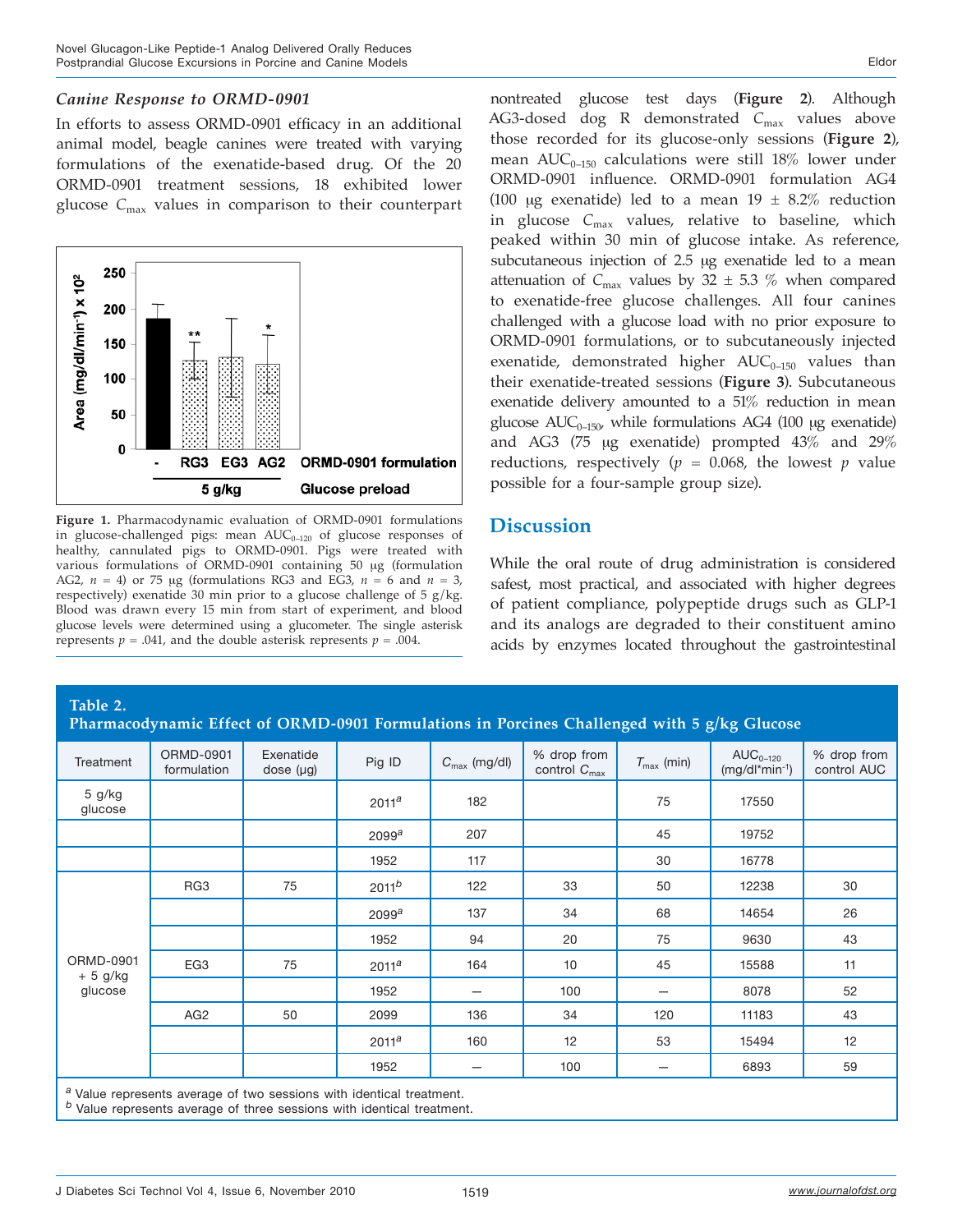tract. These microcomponents are eventually absorbed by the gastrointestinal tract but lack the biological activity of the original molecule. Despite the challenges involved in formulation of oral polypeptide and protein drug preparations, the past few decades have witnessed a great deal of research focusing on attempts to develop noninvasive methods of delivering such drugs, with the oral route clearly being the most convenient and desirable.<sup>6</sup>

Oramed Pharmaceuticals has developed a drug delivery platform enabling the conversion of parenteral polypeptide drugs into oral dosage forms. The technology employs protectants in combination with an absorption

enhancer, all of which are approved pharmacopoeial adjuvants with extensive safety track records. In this manner, passage of active ingredients through the gastrointestinal tract proceeds with minimal degradation. Oramed has demonstrated the efficacy of its technology with insulin-based formulations applied in preclinical as well as in clinical trials in healthy volunteers and in patients with type 1 diabetes mellitus and T2DM.<sup>7-9</sup>

The current study focused on the performance of the exenatide-based ORMD-0901 and its pharmacodynamic effect on postprandial glucose excursions in two animal species. Formulations RG3 or AG2 effectively blunted



**Figure 2.** Glucose responses in glucose-challenged dogs pretreated with ORMD-0901. Mean glucose responses of healthy, cannulated dogs were determined after treatment with glucose alone (squares, *n* = 4 for each dog) and were graphed as a function of time. Glucose values of dogs treated with subcutaneously delivered exenatide (dashed line,  $n = 3$  for all dogs aside from dog H, where  $n = 1$ ) or enterically administered ORMD-0901 formulations AG3 (circles, 75 µg exenatide, *n* = 2 for each dog) or AG4 (diamonds, 100 µg exenatide, *n* = 3 for each dog) 30 min before glucose challenge were also measured. Blood was drawn every 15 min from start of experiment, and blood glucose levels were determined using a glucometer.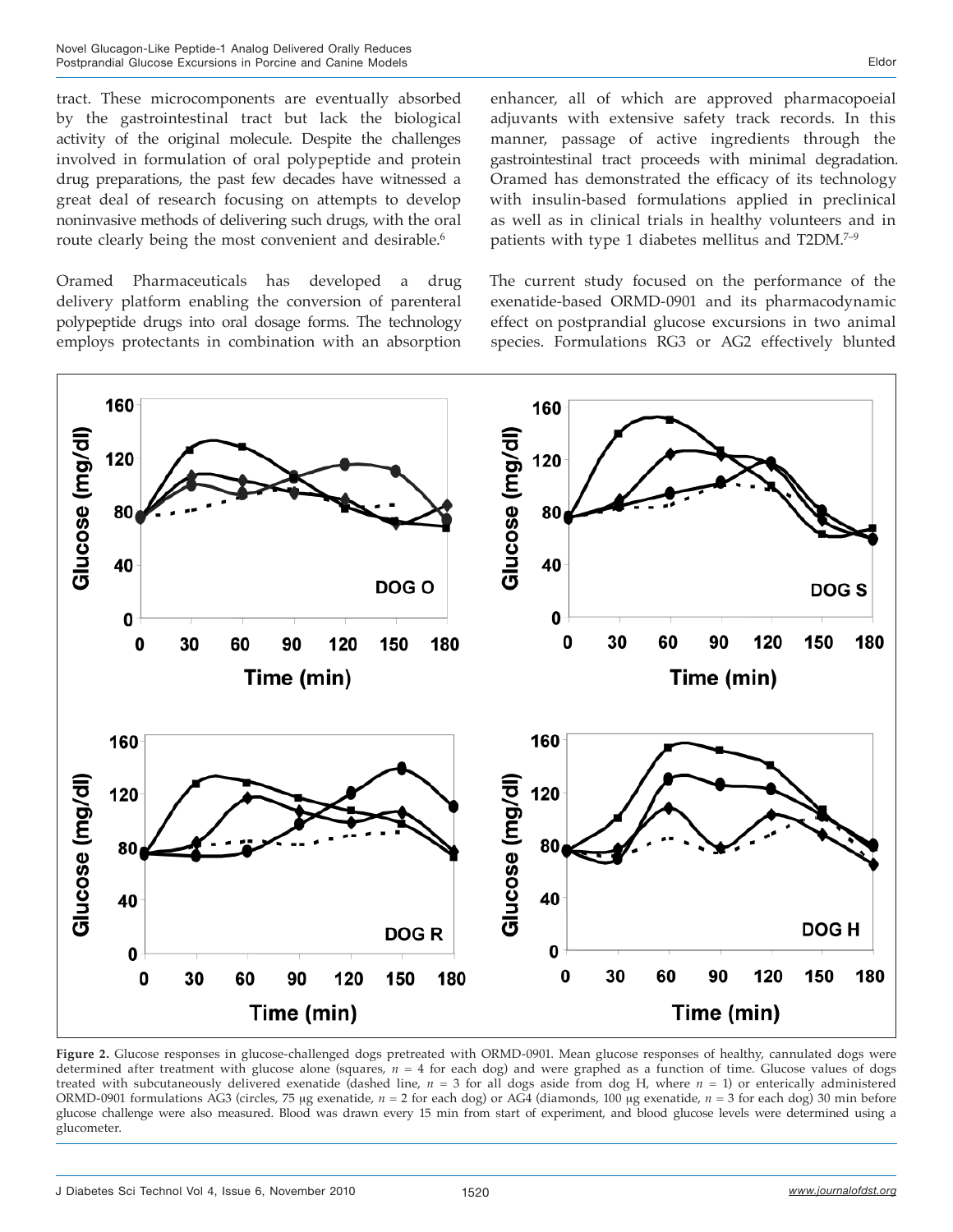glucose surges in a porcine model when compared to controls. Similarly, formulations AG4 and AG3 significantly controlled canine responses to glucose challenges. These data demonstrate that the unique protective mixture allowed for retention of the active ingredient's biological activity.

Aside from convenience and practicality, oral drug administration may provide for tangible physiological advantages. Such a delivery route recreates hormonal gradients natural to GLP-1 secretion and absorption as determined by the hepatic-portal system, triggering glucose disposal independent of both pancreatic activity and portal vein GLP-1Rs.10,11 Upon release by L cells in response to food ingestion, GLP-1 is rapidly degraded by DPP-4 in the intestinal capillaries and liver. Less than 25% of the secreted GLP-1 leaves the gut in an intact, active form and traverses the intestinal capillaries draining into the portal vein. Of the GLP-1 that reaches the liver, approximately 40–50% is degraded, leaving only approximately 10–15% of the original secreted GLP-1 to reach the systemic circulation.<sup>12</sup> Thus a portal/peripheral gradient of 3–4/1 is established for GLP-1, a gradient that is slightly higher than that of insulin (2–3/1). Several lines of evidence alluded to in the following paragaphs suggest that the postprandial portal concentration of the hormone may have physiological and consequently salutary clinical implications.

A number of studies have described a vagus nervemediated GLP-1-sensing pathway within the portal vein, partly responsible for regulating GLP-1 action.<sup>13-17</sup> Another work has confirmed expression of a GLP-1R in vagal afferent neurons of the hepatoportal region, where its selective inhibition in the portal circulatory network led to significant impairment of glucose tolerance.<sup>18,19</sup> Moreover, emerging evidence supports the hypothesis claiming that the effect of GLP-1 on food intake is at least partially mediated via peripheral GLP-1Rs.<sup>20</sup> A study in this context has questioned whether gradients of GLP-1 across the different vascular compartments are differentially affected by DPP-4 inhibitors. By direct sampling of the portal vein following a GLP-1 secretory stimulus combined with intravenous administration of a DPP-4 inhibitor (vildagliptin), a 2–3 times higher GLP-1 level was measured in the portal vein when compared to that of the peripheral circulation.<sup>21</sup> The study suggests that the divergent effects of the DPP-4 inhibitors may be due to high portal GLP-1 concentration when compared to that in the periphery.

In further support of possible advantages derived from oral GLP-1 delivery, a pharmacokinetic study of oral



**Figure 3.** Pharmacodynamic evaluation of ORMD-0901 formulations in glucose-challenged dogs: mean  $AUC_{0-150}$  of glucose responses of healthy, cannulated dogs to ORMD-0901. Dogs were treated with ORMD-0901 formulation AG3  $(n = 8)$  or AG4  $(n = 12)$ , containing 75 or 100 µg exenatide, respectively, 30 min prior to an oral glucose challenge of 80 ml of a 50% dextrose solution + 100 g commercial dog food (7% protein, 6% fat, 1.2% fiber, 80% moisture). For controls, glucose challenge in the absence of exenatide  $(n = 16)$  or glucose challenge after subcutaneous injection of 2.5  $\mu$ g exenatide ( $n = 10$ ) was performed. Blood was drawn every 15 min from start of experiment, and blood glucose levels were determined using a glucometer. A single asterisk represents  $p = .068$ . SC, subcutaneous.

GLP-1 formulations administered to fasting healthy subjects at escalating doses demonstrated an extended (hours), robust insulinogenic response despite short (minutes) plasma GLP-1 spikes.<sup>5</sup> Prolonged reductions in both plasma glucose and ghrelin levels were observed, indicating a multifaceted means of controlling food intake. These long-lasting effects stimulated by transient GLP-1 presence are suggestive of stimulation of portal neuronal signaling pathways. Thus replication of physiological GLP-1 portal/systemic gradients can be achieved by direct portal administration via its oral administration. In contrast, systemic administration of the concentrations required to reach physiological portal vein concentration is considered impractical and has been associated with nausea and vomiting.<sup>22</sup>

**Example 188**<br> **Example 188**<br> **Example 188**<br> **Example 38**<br> **Example 38**<br> **Example 48**<br> **Example 20**<br> **Example 20**<br> **Example 188**<br> **Crigure 3.** Pharmacodynam<br>
challenge dogs<br>
challenge of 80 ml of a 51<br>
challenge of 80 ml o It is well established that the incretin effect is markedly reduced or lost in T2DM patients and likely contributes to glucose intolerance.<sup>23</sup> Supraphysiological levels of GLP-1 have been shown to normalize glucose responsiveness, stimulate an insulinotropic effect in advanced T2DM patients, and exhibit dramatic influence on glycemic control, weight loss, and β-cell function.23,24 An oral GLP-1 based drug that replicates the natural physiologic portal– hepatic route of absorption may be beneficial to achieve glycemic control without the risk of hypoglycemia. Furthermore, an oral dosage form is also likely to foster compliance and adherence among patients and allow for intervention early in the course of T2DM with a GLP-1 analog at a stage where resistance to parenteral treatment is prevalent.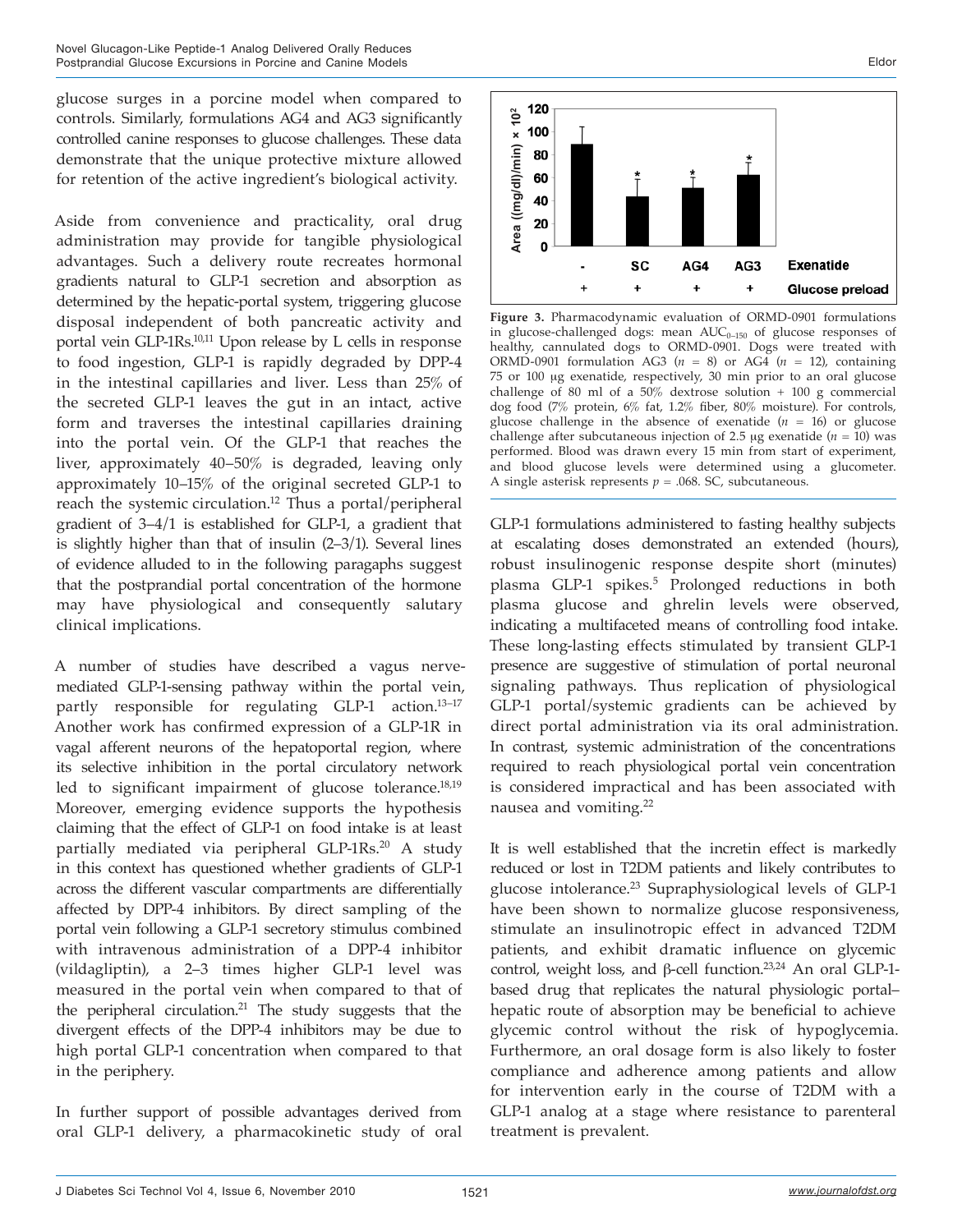## **Conclusions**

In both the porcine and canine animal models, enteric formulations of exenatide based on Oramed's drug delivery platform have been shown to be absorbed while retaining their biological activity. These formulations pave the way for the development of oral formulations as the main impediments for polypeptide and protein absorption are the degradation in the gastrointestinal tract and transport across the epithelial lining of this tract. Both impediments have been overcome with Oramed's technology. An oral form of a GLP-1 analog is likely to be an important added tool to the antidiabetes armamentarium. The oral route of administration is the most practical and the one that fosters most compliance and adherence and thus is predicted to have a significant therapeutic impact both on short-term glycemic control and sustainability of this effect.

#### **Disclosures:**

Miriam Kidron serves as Chief Scientific Officer at Oramed Pharmaceuticals, Inc., and is a share holder in the company. Ehud Arbit is the director of medical research at Oramed Pharamcauticals, Inc. Roy Eldor is a medical advisor to Oramed Pharmaceuticals, a staff physician at the Hadassah Medical Center, and the principal clinical investigator for this study. Yael Greenberg-Shushlav serves as the Oramed Pharmaceuticals veterinarian on a consultant basis.

#### **Acknowledgments:**

The authors thank Dr. Yehudit Posen for her assistance in preparation of this manuscript.

#### **References:**

- 1. Baggio LL, Drucker DJ. Biology of incretins: GLP-1 and GIP. Gastroenterology. 2007;132(6):2131–57.
- 2. Vilsbøll T, Holst JJ, Knop FK. The spectrum of antidiabetic actions of GLP-1 in patients with diabetes. Best Pract Res Clin Endocrinol Metab. 2009;23(4):453–62.
- 3. Kim W, Egan JM. The role of incretins in glucose homeostasis and diabetes treatment. Pharmacol Rev. 2008;60(4):470–512.
- 4. Kjems LL, Holst JJ, Vølund A, Madsbad S. The influence of GLP-1 on glucose-stimulated insulin secretion: effects on beta-cell sensitivity in type 2 and nondiabetic subjects. Diabetes. 2003;52(2):380–6.
- 5. Beglinger C, Poller B, Arbit E, Ganzoni C, Gass S, Gomez-Orellana I, Drewe J. Pharmacokinetics and pharmacodynamic effects of oral GLP-1 and PYY3-36: a proof-of-concept study in healthy subjects. Clin Pharmacol Ther. 2008;84(4):468–74.
- 6. Goldberg M, Gomez-Orellana I. Challenges for the oral delivery of macromolecules. Nat Rev Drug Discov. 2003;2(4):289–95.
- 7. Kidron M, Raz I, Kessler K, Wolfensberger M, Schwob H, Schruefer C. Open label study to assess the safety, pharmacokinetics (PK) and pharmacodynamics (PD) of five oral insulin formulations in healthy volunteers. Presented at: European Association for the Study Of Diabetes (EASD), Rome, 2008. *http://www.oramed.com/ ufiles/EASD008%20poster%20Final%20handout%20version%20n.pdf.*
- 8. Kidron M, Raz IM, Wolfensberger M, Schwob H, Schruefer C. Pharmacokinetics (PK) and pharmacodynamics (PD) of oral insulin in healthy subjects. Presented at: American Diabetes Association 68th Annual Meeting, San Francisco, CA, 2008.
- 9. Eldor R, Kidron M, Arbit E. Open-label study to assess the safety and pharmacodynamics of five oral insulin formulations in healthy subjects. Diabetes Obes and Metab. 2010;12(3):219–23.
- 10. Johnson KM, Edgerton DS, Rodewald T, Scott M, Farmer B, Neal D, Cherrington AD. Intraportal GLP-1 infusion increases nonhepatic glucose utilization without changing pancreatic hormone levels. Am J Physiol Endocrinol Metab. 2007;293(4):E1085–91.
- 11. Dardevet D, Moore MC, DiCostanzo CA, Farmer B, Neal DW, Snead W, Lautz M, Cherrington AD. Insulin secretion-independent effects of GLP-1 on canine liver glucose metabolism do not involve portal vein GLP-1 receptors. Am J Physiol Gastrointest Liver Physiol. 2005;289(5):G806–14.
- 12. Holst JJ. The physiology of glucagon-like peptide 1. Physiol Rev. 2007;87(4):1409–39.
- 13. Nakabayashi H, Nishizawa M, Nakagawa A, Takeda R, Niijima A. Vagal hepatopancreatic reflex effect evoked by intraportal appearance of tGLP-1. Am J Physiol. 1996;271(5 Pt 1):E808–13.
- 14. Nishizawa M, Nakabayashi H, Kawai K, Ito T, Kawakami S, Nakagawa A, Niijima A, Uchida K. The hepatic vagal reception of intraportal GLP-1 is via receptor different from the pancreatic GLP-1 receptor. J Auton Nerv Syst. 2000;80(1-2):14–21.
- 15. Kakei M, Yada T, Nakagawa A, Nakabayashi H. Glucagon-like peptide-1 evokes action potentials and increases cytosolic Ca2+ in rat nodose ganglion neurons. Auton Neurosci. 2002;102(1-2):39–44.
- 16. D'Alessio D, Vahl T, Prigeon R. Effects of glucagon-like peptide 1 on the hepatic glucose metabolism. Horm Metab Res. 2004;36(11-12):837–41.
- 17. Balkan B, Li X. Portal GLP-1 administration in rats augments the insulin response to glucose via neuronal mechanisms. Am J Physiol Regul Integr Comp Physiol. 2000;279(4):R1449–54.
- 18. Vahl TP, Tauchi M, Durler TS, Elfers EE, Fernandes TM, Bitner RD, Ellis KS, Woods SC, Seeley RJ, Herman JP, D'Alessio DA. Glucagonlike peptide-1 (GLP-1) receptors expressed on nerve terminals in the portal vein mediate the effects of endogenous GLP-1 on glucose tolerance in rats. Endocrinology. 2007;148(10):4965–73.